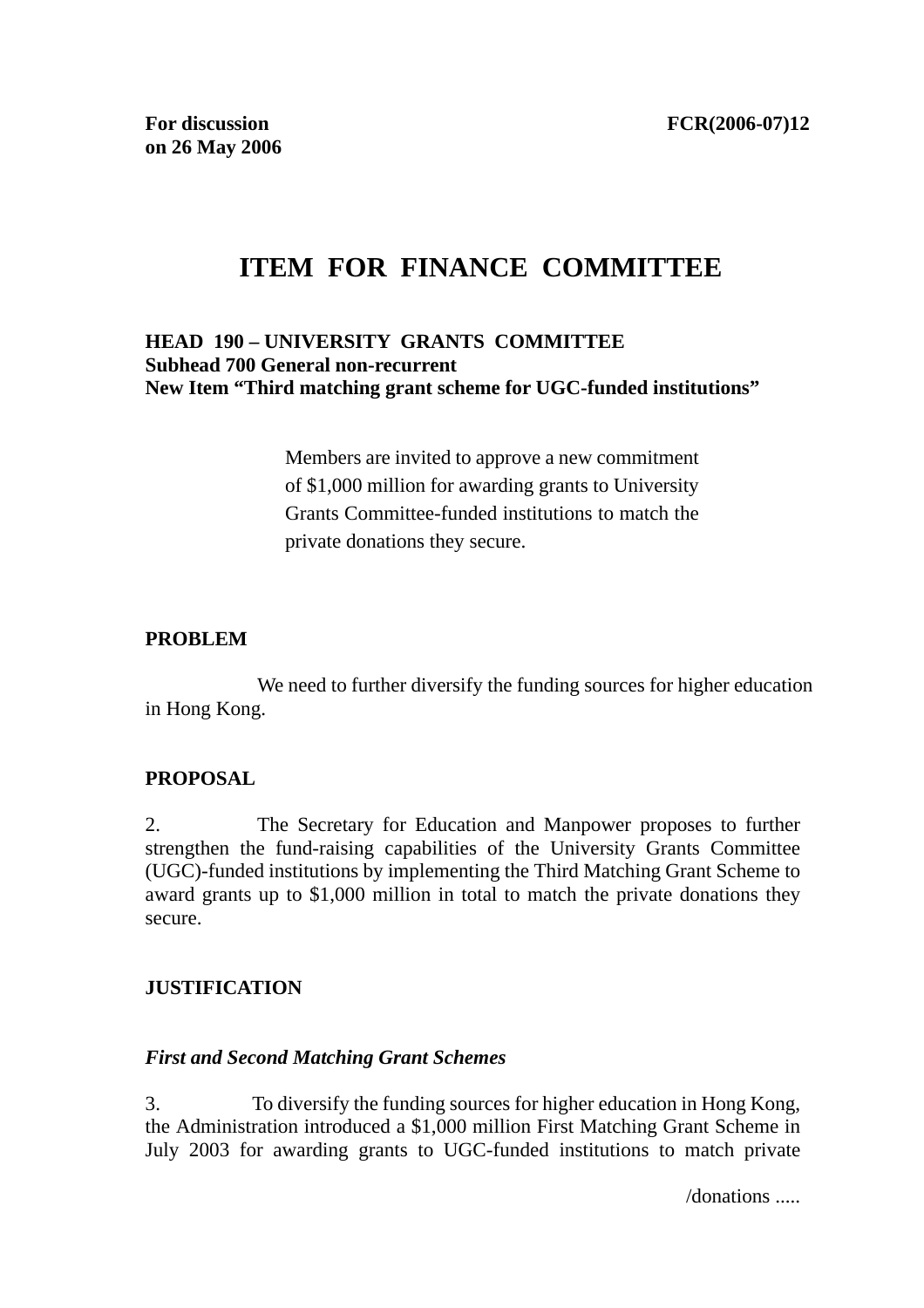donations secured by them. At the close of the First Matching Grant Scheme in June 2004, the eight UGC-funded institutions together secured \$1,320 million of private donations, which were matched by the Government's \$1,000 million grant. In other words, the Scheme has successfully helped the institutions secure additional resources totalling \$2,320 million.

4. In view of the success of the First Matching Grant Scheme, the Administration launched a second Scheme in August 2005. The \$1,000 million Second Matching Grant Scheme adopted the same basic principles as the First Matching Grant Scheme, but with relaxations to facilitate two major developments in the higher education sector, namely internationalisation and the campus development of the institutions. Similar to the First Matching Grant Scheme, there was a "floor" (i.e. \$45 million) and "ceiling" (i.e. \$250 million) for each institution. The matching was \$1 for \$1 up to the "floor", beyond which it was a \$1 for \$2 matching, i.e. \$1 government matching grant for every \$2 private donations.

5. Upon the close of the Second Matching Grant Scheme at the end of February 2006, the eight UGC-funded institutions had altogether secured close to \$1,890 million of private donations and the \$1,000 million government matching grant was fully allocated. The Second Scheme has thus helped institutions obtain additional resources totalling \$2,890 million within seven months.

# **Proposed Third Matching Grant Scheme**

6. In view of the very encouraging response of the First and Second Matching Grant Schemes, we see merit in providing further support to the institutions' endeavours so as to sustain the philanthropic culture of Hong Kong fostered by the Schemes. We therefore propose to allocate a further \$1,000 million for introducing a Third Matching Grant Scheme.

7. Since the First and Second Matching Grant Schemes proceeded very well, we propose to adopt the same basic principles for the Third Scheme, which include the following relaxations introduced under the Second Scheme –

- (a) the government matching grants can be used to offer scholarships for meritorious non-local students; and
- (b) private donations for the construction of buildings on campus can be matched, provided that the government matching grants are used on activities within the ambit of UGC recurrent grants or scholarships.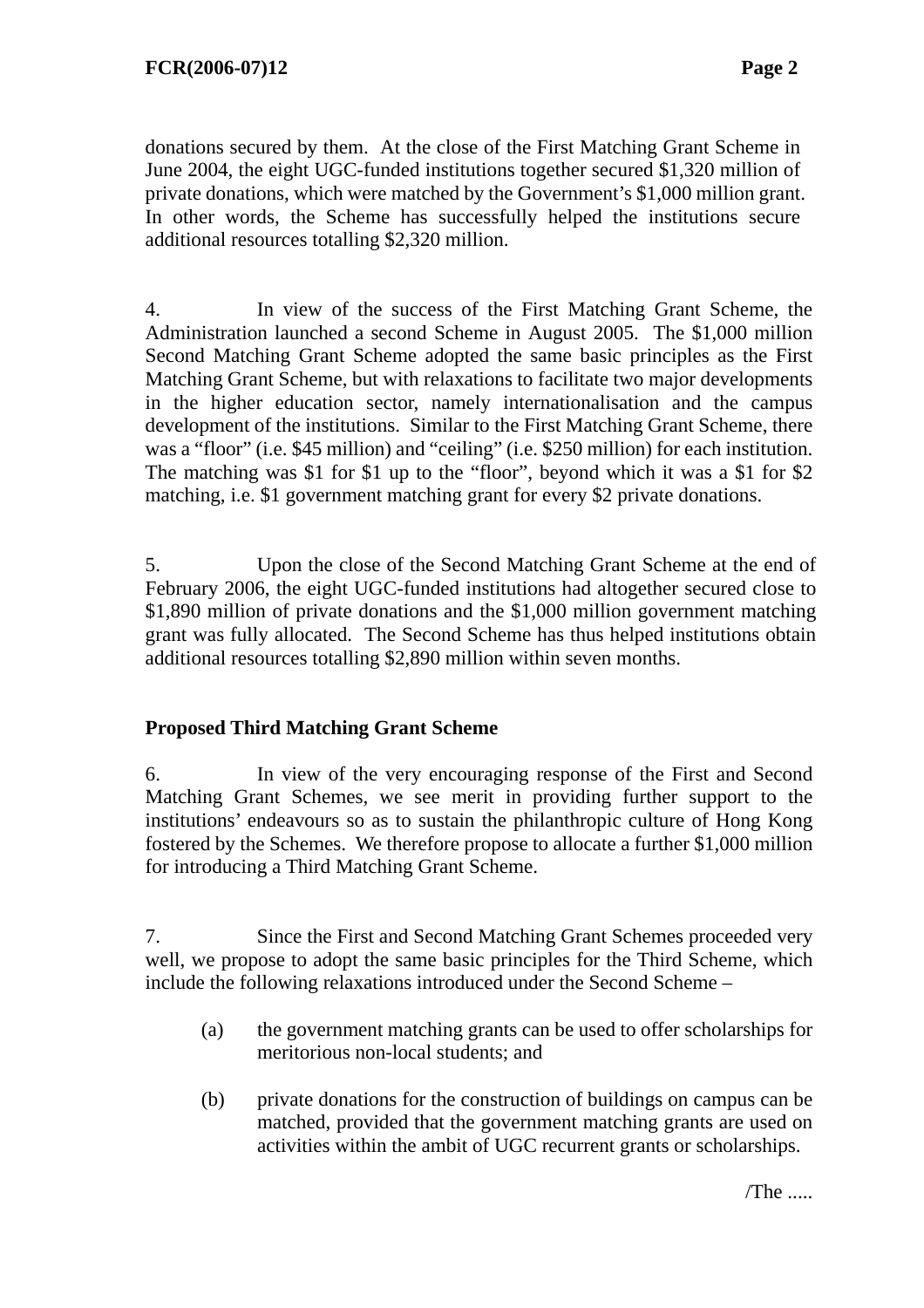The above parameters aim to facilitate further internationalisation and the campus development of the institutions, which are essential for the development of Hong Kong as the regional education hub and for realising the long-term visions of the institutions.

# **Operating Terms and Conditions**

8. UGC will administer the proposed Third Matching Grant Scheme, which will operate under essentially the same terms and conditions as that of the Second Matching Grant Scheme as approved by the Finance Committee (FC) vide FCR(2005-06)26 on 8 July 2005. The broad operating principles are as follows –

- (a) only new donations paid to UGC-funded institutions on or after a specified Effective Date (say 1 June 2006 if funding approval is obtained before then) are eligible for government matching grants;
- (b) the Scheme should encourage healthy competition among the institutions and give the smaller or younger institutions a fair chance of securing grants. To this end –
	- (i) UGC will continue to set aside an amount of \$45 million (i.e. "floor") for matching by each institution as a guaranteed minimum in the first eight months after the Scheme is open for application (i.e. until the end of January 2007). Any request of the institutions over and above this amount will be considered on a first-come-first-served basis;
	- (ii) by the end of the eight-month period, funding under the guaranteed minimum which has yet to be matched by the concerned institutions will be opened up for application by all institutions on a first-come-first-served basis; and
	- (iii) apart from the "floor" in (i) above, there will be an upper limit (\$250 million) (i.e. "ceiling") applicable to the aggregate amount received by each institution;
	- (c) the matching should be \$1 for \$1 up to the "floor", beyond which a \$1 for \$2 matching is proposed (i.e. \$1 government matching grant for every \$2 private donations secured). The matching ratio of \$1 for \$1 up to the "floor" is to facilitate those institutions with less fund-raising capabilities to secure a reasonable share of government matching grants. We propose a \$1 for \$2 matching for the level beyond the "floor" in order to maximise the amount of private donations to be solicited;

 $/(d)$  .....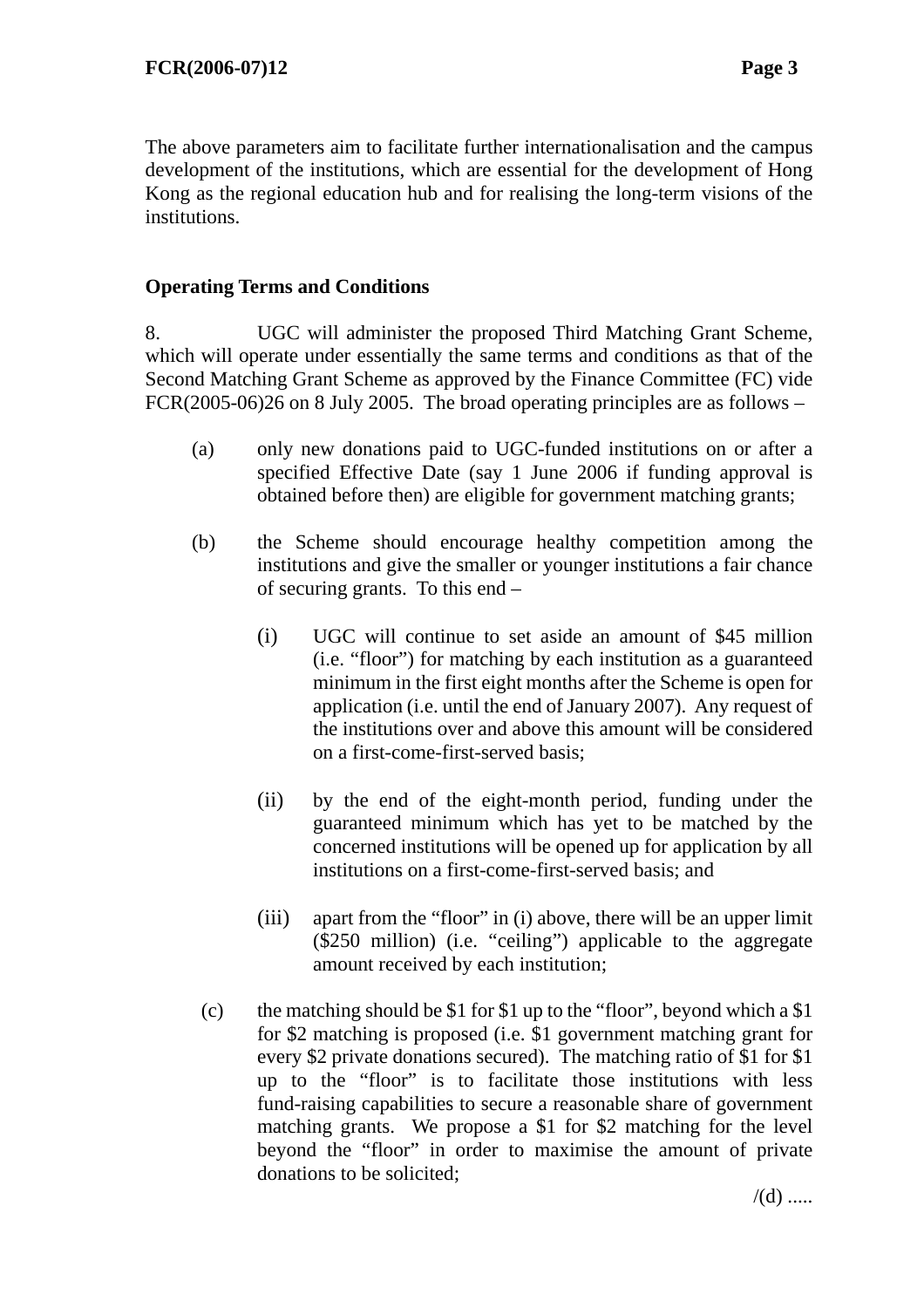- (d) subject to the limits in (b) and (c) above, all requests for government matching grants will be considered on a first-come-first-served basis. All uncommitted funds after the end of the first eight months will be carried over to the final month for matching. The Scheme will end in end February 2007, so that funds can all be disbursed by the close of the financial year (31 March 2007);
- (e) the fact that an institution has secured government matching grants for a project does not commit the Administration to providing recurrent grants or further matching grants to the institution for the project on a recurrent basis. Any recurrent consequences of projects undertaken by institutions with funding secured under this Scheme will have to be met by the institutions from available resources;
- (f) private donations for activities within the ambit of UGC recurrent grants, scholarships and capital works can be matched by government grants, although the government matching grants may only be used on the former two categories. Neither the grants nor the donations they match can be used for self-financing activities;
- (g) the government matching grants received by an institution and any investment income arising from the grants are additional to the Government's recurrent subsidy to institutions;
- (h) to ensure fairness in the matching process, there will be no "double matching" or "double subsidies". In other words, donations from various public/government funds (e.g. projects sponsored by the Quality Education Fund and the Innovation and Technology Fund), those from the Hong Kong Jockey Club, and donations already matched with public funds under other matching schemes will not be eligible for any government matching grants under the proposed Scheme;
- (i) the institutions may retain any unspent government matching grants across triennium, in addition to the reserve accumulated from their recurrent grants; and
- (j) to ensure the accountability and transparency of the operation of the proposed Scheme –
	- (i) UGC will coordinate the institutions' disclosure of donations and the intended use of both the private donations and the government matching grants received. Institutions should also disclose publicly in their annual accounts the amount and purpose of any private donations received which are matched by the government matching grants;